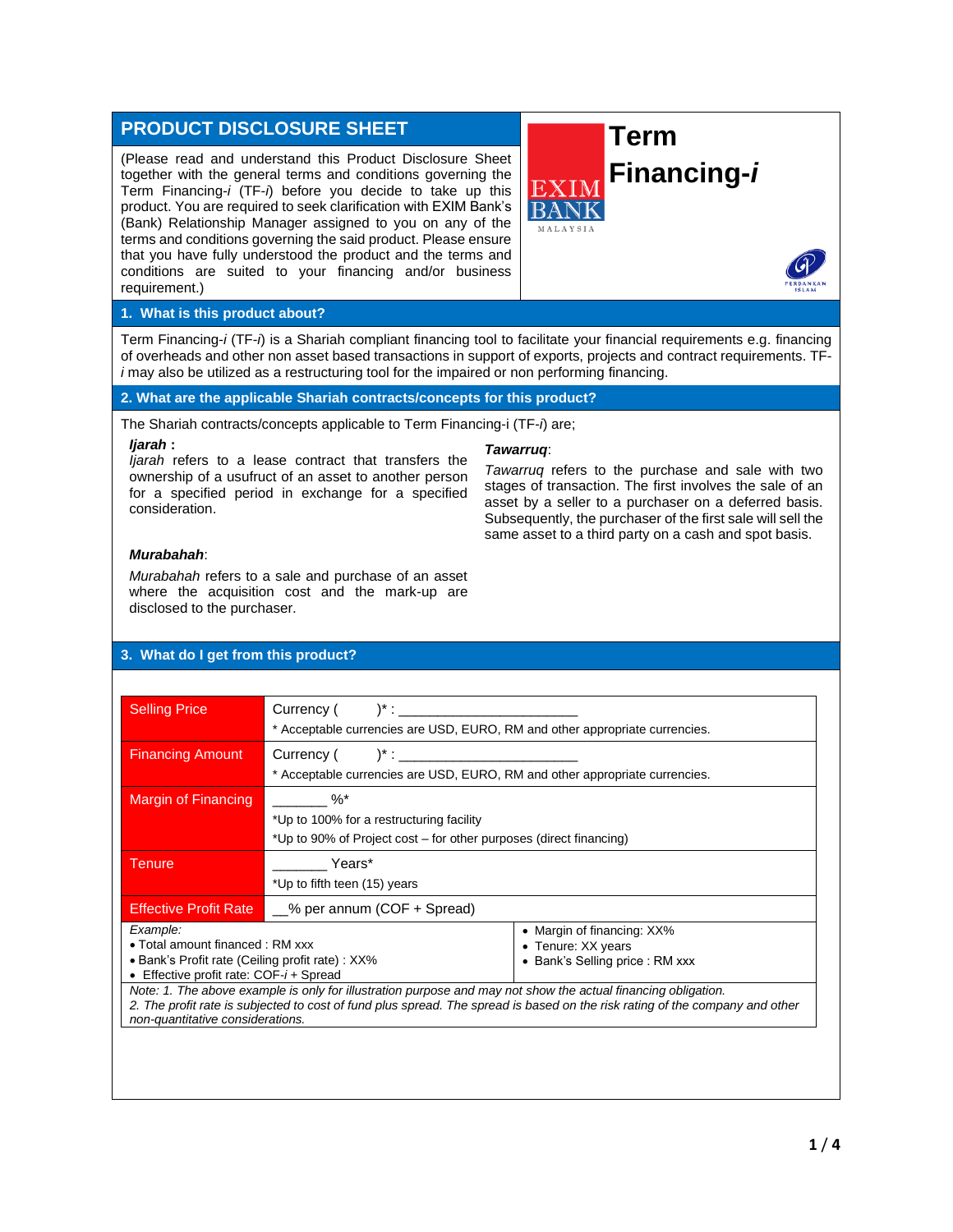#### **4. What are my obligations**

- You are required to pay the Bank's Profit based on utilization amount which is computed based on prevailing Bank's Effective Profit Rate (EPR), which will not exceed the Ceiling Rate (CR) (maximum profit rate that is allowable to be charged).
- Under the variable rate financing concept, the Bank shall grant *ibra'* on the difference between the amount of profit calculated based on the CR and the amount of profit based on the EPR.
- You are required to make a full settlement for the outstanding profit payment and principal portion of the Bank's Sale Price upon maturity of the facility and based on the payment schedule provided or notified by the Bank from time to time.
- You are also required to provide additional security as and when required by the Bank from time to time.

# **5. What are the fees and charges I have to pay?**

| No. | <b>Type of Fees and Charges</b>                                                                                                                                                                                                                                          | Quantum                                                                                                                             |
|-----|--------------------------------------------------------------------------------------------------------------------------------------------------------------------------------------------------------------------------------------------------------------------------|-------------------------------------------------------------------------------------------------------------------------------------|
| 1.  | <b>Processing Fee</b>                                                                                                                                                                                                                                                    | Processing fee of 1.0%* of the<br>financing amount.<br>subject<br>$(*)$<br>to<br>Terms<br>and<br>Conditions. Not applicable to SMEs |
| 2.  | <b>Stamp Duty</b>                                                                                                                                                                                                                                                        | As per the Stamp Act 1949 in<br>and/or<br>Malaysia<br>stamping<br>requirement in other jurisdiction (if<br>applicable).             |
| 3.  | <b>SWIFT Charges</b>                                                                                                                                                                                                                                                     | <b>RM70</b>                                                                                                                         |
| 4.  | <b>Audit Confirmation Fee</b>                                                                                                                                                                                                                                            | <b>RM100</b>                                                                                                                        |
| 5.  | Redemption Letter/Statement Fee                                                                                                                                                                                                                                          | RM50 (SME Customer)                                                                                                                 |
| 6.  | Letter of Support Fee                                                                                                                                                                                                                                                    | RM100 (SME Customer)                                                                                                                |
| 7.  | Legal Fee                                                                                                                                                                                                                                                                | As charged by Lawyer                                                                                                                |
| 8.  | Postage / Delivery Charges<br><b>Local Party</b><br><b>Normal Mail</b><br>$\bullet$<br><b>Registered Mail</b><br>$\bullet$<br>Courier / Hand delivery<br>$\bullet$<br><b>Foreign Party</b><br>Normal Mail<br>$\bullet$<br><b>Registered Mail</b><br>$\bullet$<br>Courier | Min.RM3<br>Min.RM6<br>Min.RM7<br>Min.RM4<br>Min.RM8<br>Min.RM50 - varies on location                                                |
| 9.  | <b>Brokerage Fee</b><br>Note:<br>The fee is only applicable for Tawarruq based products in<br>facilitating buying and selling of commodities at the Commodity<br>Trading Platform.                                                                                       | Up to RM15 or 15 per one million<br>based on currency for each<br>Tawarruq transaction.                                             |
| 10. | Variation of Facility Terms and Condition                                                                                                                                                                                                                                | Min.RM300 (Not applicable to SME<br>customer)                                                                                       |

Services. If there are any changes in fees and charges that are applicable to your facility, the Bank will notify you at least 21 calendar days prior to the effective date of implementation.

**6. What if I fail to fulfill my obligation?**

We shall charge you a compensation for late payment: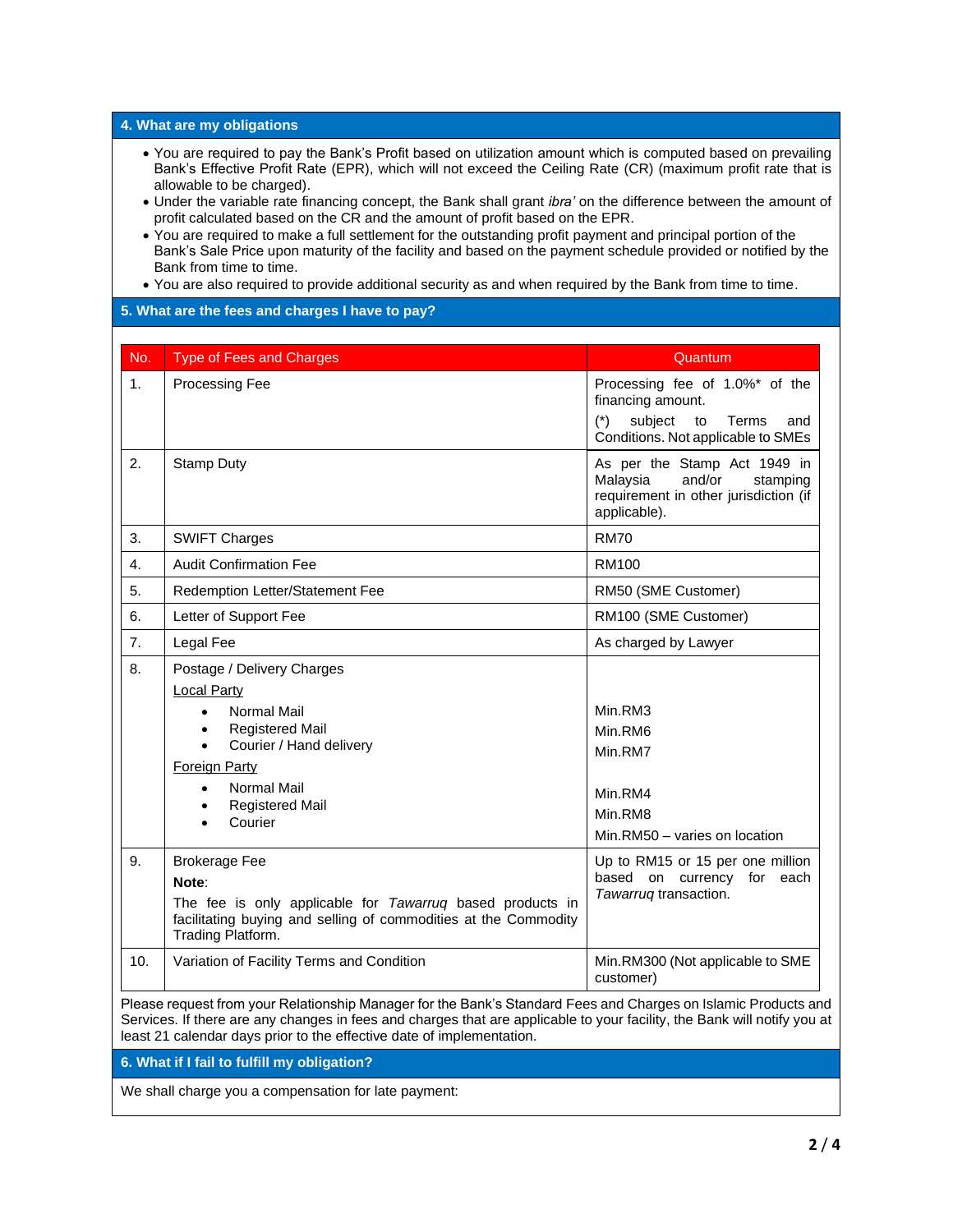**Before Maturity**

Bank's actual loss or up to one percent (1%) per annum:-

i.on instalment in arrears during the Tenure of the Facility; or

Formula: Instalment(s) in arrears x up to 1% x No. of overdue day(s)/ \*365

ii.on the outstanding balance in the event of default causing the entire Facility to be recalled or brought to court for judgement prior to maturity;

Formula: \*\*Outstanding Balance x up to 1% x No. of overdue day(s)/ \*365

## **After Maturity/ Post Judgement**

Bank's actual loss or up to Islamic Interbank Money Market ("IIMM") rate or any other rate specified by Bank Negara Malaysia:-

i.on the outstanding balance beyond the maturity period of the financing; or

Formula: \*\*Outstanding Balance x Prevailing IIMM% x No. of overdue day(s)/\*365

ii.on the outstanding balance after the judgement notwithstanding the maturity of the Facility.

Formula: \*\*\*Judgement Sum x Prevailing IIMM% x No. of overdue day(s)/ \*365

The Compensation for Late Payment shall not be compounded.

**Note**: \*May change subject to currency of the financing

- \*\*Outstanding Balance = Outstanding Cost + Accrued Profit
- \*\*\*Judgement Sum is equivalent to Outstanding Balance

**7. What if I fully settle the financing before its maturity?**

We shall grant rebate (*Ibra'*) on:

- On profit for the difference between profit at CR per annum and the EPR;
- On the Cost (Bank's Purchase Price) and the appropriate profit thereon in case that the Facility is not fully disbursed after expiry of the Availability Period; and
- On the profit for early settlement of the Bank's Sale Price or due to termination of the Facility, restructuring exercise. In the event of default, cancellation, redemption, prepayment before the maturity date.

*Ibra'* (rebate) formula for early settlement = Deferred Profit + Actual *Ibra'* due to fluctuation of EPR (if any) – early settlement charges (if any)

Settlement Amount = Outstanding Selling Price + Instalments Due + Compensation for Late Payment / *Ta'widh* (if any) – *Ibra'* 

# **8. Do I need takaful coverage?**

You are required to assign the takaful certificates to us as one of the collaterals accepted by us.

**9. What are the major risks?**

- Our Effective Profit Rate may subject to fluctuation during the financing tenure. However, the rate shall not exceed the Ceiling Profit Rate.
- Legal action will be instituted against you to recover the indebtedness which includes among others, obtaining judgment and enforcement of judgment such as writ of seizure and sale, garnishee, winding up and bankruptcy action.
- Any non-payment of the Bank's indebtedness under financing facility would also have an adverse record on your credit rating.